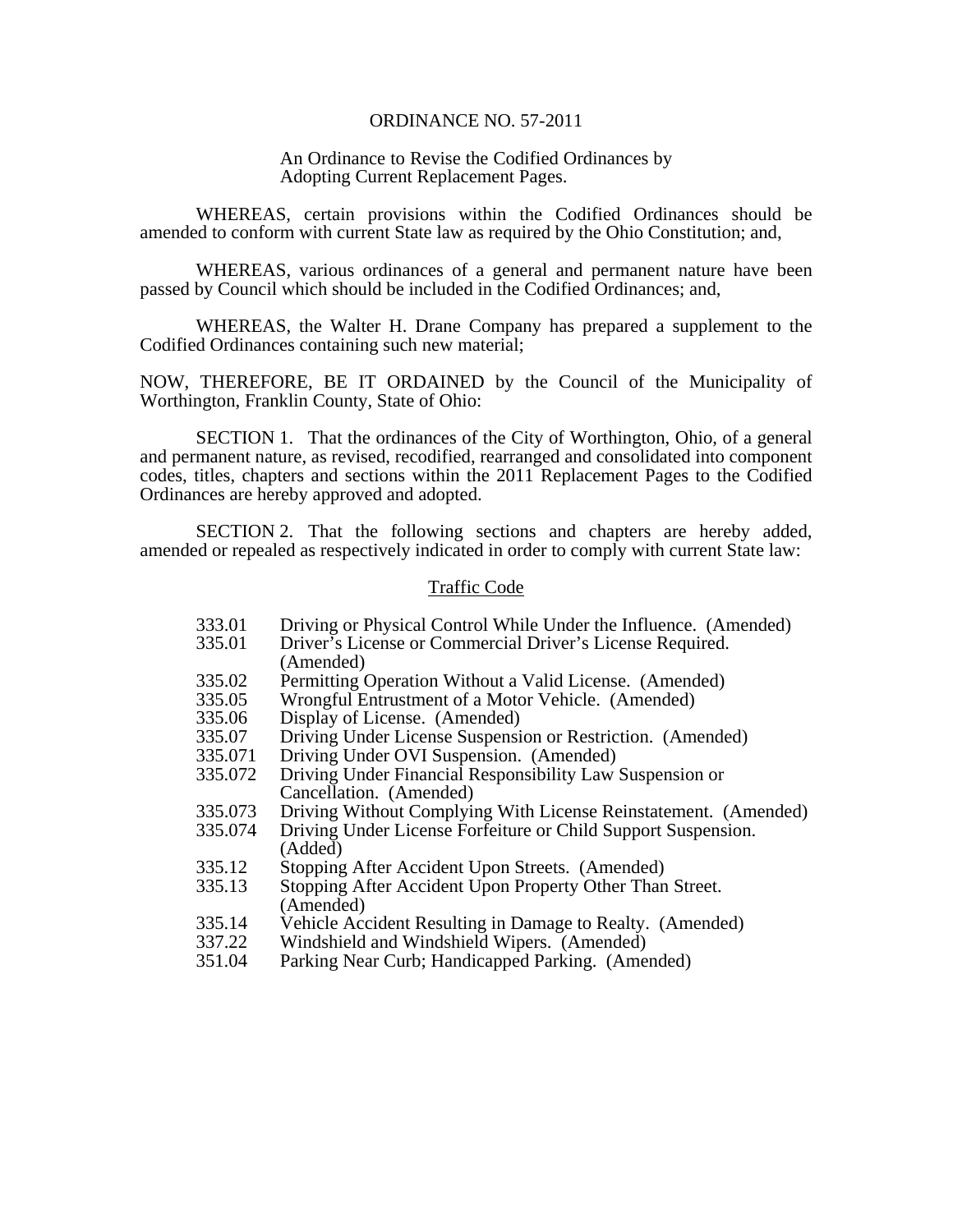### ORDINANCE NO. 57-2011

#### General Offenses Code

- 501.01 Definitions. (Amended)
- 501.02 Classification of Offenses. (Amended)
- 501.13 Conspiracy. (Added)<br>501.99 Penalties for Misdeme
- Penalties for Misdemeanors. (Amended)
- 509.06 Inducing Panic. (Amended)
- 509.07 Making False Alarms. (Amended)
- 513.03 Drug Abuse; Controlled Substance Possession. (Amended)
- 517.05 Cheating. (Amended)
- 525.01 Law Enforcement and Public Office Definitions. (Amended)
- 525.02 Falsification. (Amended)
- 529.07 Open Container Prohibited. (Amended)
- 537.10 Telecommunication Harassment. (Amended)
- 537.12 Misuse of 9-1-1 System. (Amended)
- 541.02 Arson. (Amended)
- 545.02 Determining Property Value in Theft Offense. (Amended)
- 545.04 Detention of Shoplifters. (Amended)
- 545.05 Petty Theft. (Amended)
- 545.08 Unauthorized Use of Property. (Amended)
- 545.09 Passing Bad Checks. (Amended)
- 545.10 Misuse of Credit Cards. (Amended)
- 545.13 Criminal Simulation. (Amended)
- 545.14 Tampering With Records. (Amended)
- 545.15 Securing Writings by Deception. (Amended)
- 545.17 Defrauding Creditors. (Amended)
- 545.18 Receiving Stolen Property. (Amended)
- 549.04 Improperly Handling Firearms in a Motor Vehicle. (Amended)

 SECTION 3. That the complete text of the sections listed above are set forth in full in the current replacement pages to the Codified Ordinances. A summary of the amendments to such sections is hereby attached to this ordinance as Appendix A.

 SECTION 4. That notice of passage of this Ordinance shall be posted in the Municipal Administration Building, the Worthington Library, the Griswold Center and the Worthington Community Center and shall set forth the title and effective date of the Ordinance and a statement that the Ordinance is on file in the office of the Clerk of Council. This Ordinance shall take effect and be in force from and after the earliest period allowed by law and by the Charter of the City of Worthington, Ohio.

Passed December 12, 2011

 \_\_[Signature on File]\_\_\_\_\_\_\_\_\_\_\_\_\_\_\_\_ President of Council

Attest

\_[Signature on File]\_\_\_\_\_\_\_\_\_\_ P.H. December 12, 2011 Temporary Clerk of Council Effective January 4, 2012

Introduced December 5, 2011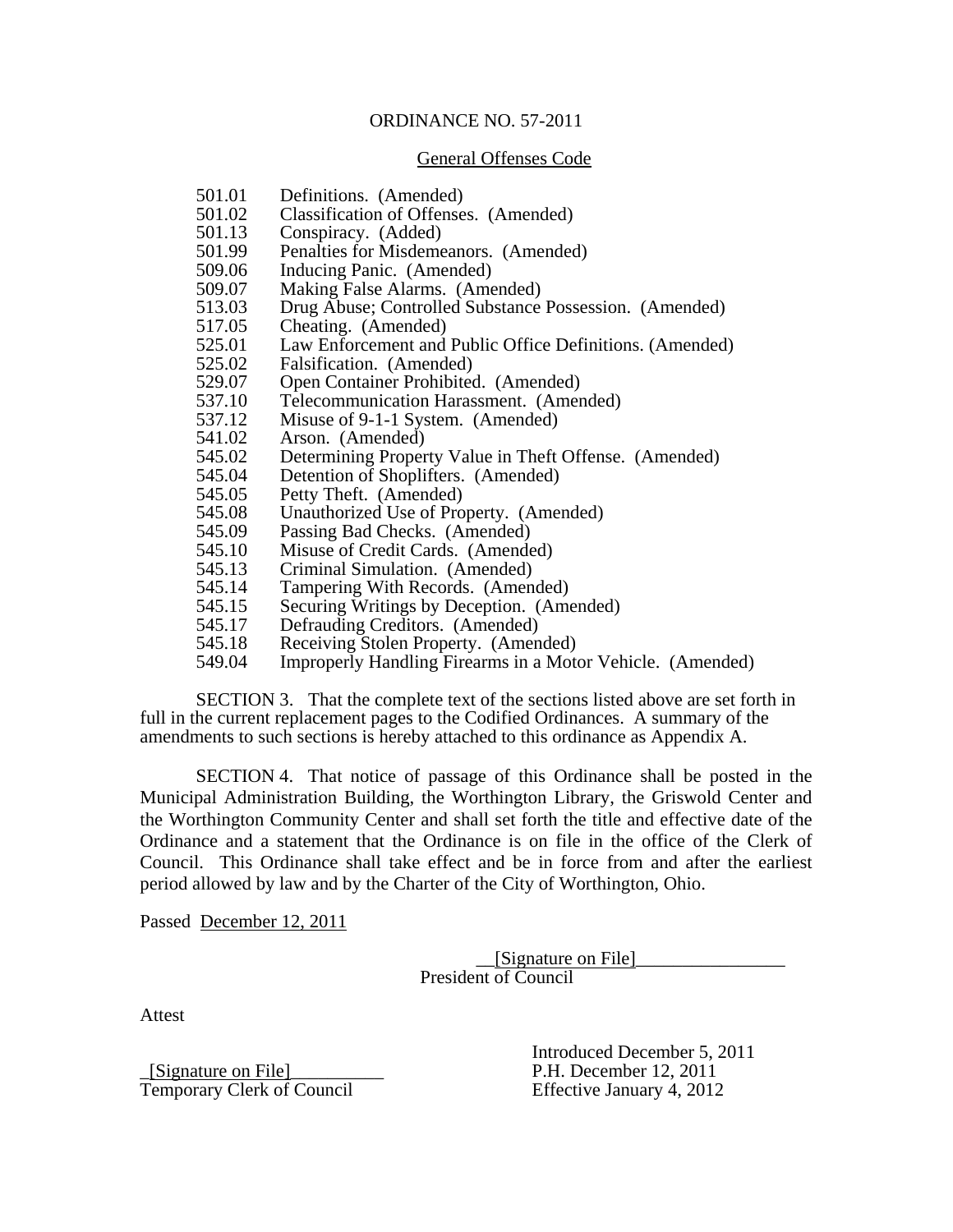### **APPENDIX A**

## **Traffic Code**

 333.01 Driving or Physical Control While Under the Influence. (Requires offenders to provide proof of financial responsibility in subsections  $(h)(6)$  and  $(i)(4)$ .

 335.01 Driver's License or Commercial Driver's License Required. (Adds new subsection (b) allowing introduction into evidence of a report or record of the Registrar showing that the alleged offender did not have a license at the time of the violation.)

 335.02 Permitting Operation Without Valid License. (Adds provision that failure of an offender to complete a term of community service may be punished as indirect criminal contempt.)

 335.05 Wrongful Entrustment of a Motor Vehicle. (Changes the penalty for a violation of this section to an unclassified misdemeanor.)

 335.06 Display of License. (Changes the penalty for a violation of this section to an unclassified misdemeanor.)

 335.07 Driving Under Suspension or License Restriction. (Authorizes court to order immobilization or forfeiture of a vehicle and requires offender to provide proof of financial responsibility.)

 335.071 Driving Under OVI Suspension. (Requires offender to provide proof of financial responsibility.)

 335.072 Driving Under Financial Responsibility Law Suspension or Cancellation. (Requires offender to provide proof of financial responsibility and permits introduction into evidence of report from Registrar showing offender was under financial responsibility law suspension at time of offense.)

 335.073 Driving Without Complying With License Reinstatement Requirements. (Changes penalty to an unclassified misdemeanor and permits introduction into evidence of a report of the Registrar showing that the offender's license had not been reinstated at the time of the violation.)

 335.074 Driving Under License Forfeiture or Child Support Suspension. (Adds new offense of driving under license forfeiture or child support suspension.)

 335.12 Stopping After Accident Upon Streets. (Requires offender to provide proof of financial responsibility.)

 335.13 Stopping After Accident Upon Property Other Than Streets. (Requires offender to provide proof of financial responsibility.)

 335.14 Vehicle Accident Resulting in Damage to Realty. (Requires offender to provide proof of financial responsibility.)

 337.22 Windshield and Windshield Wipers. (Exempts certain vehicles that have an electronic device in the front windshield from requirement that front windshield must be unobstructed in subsection (b).)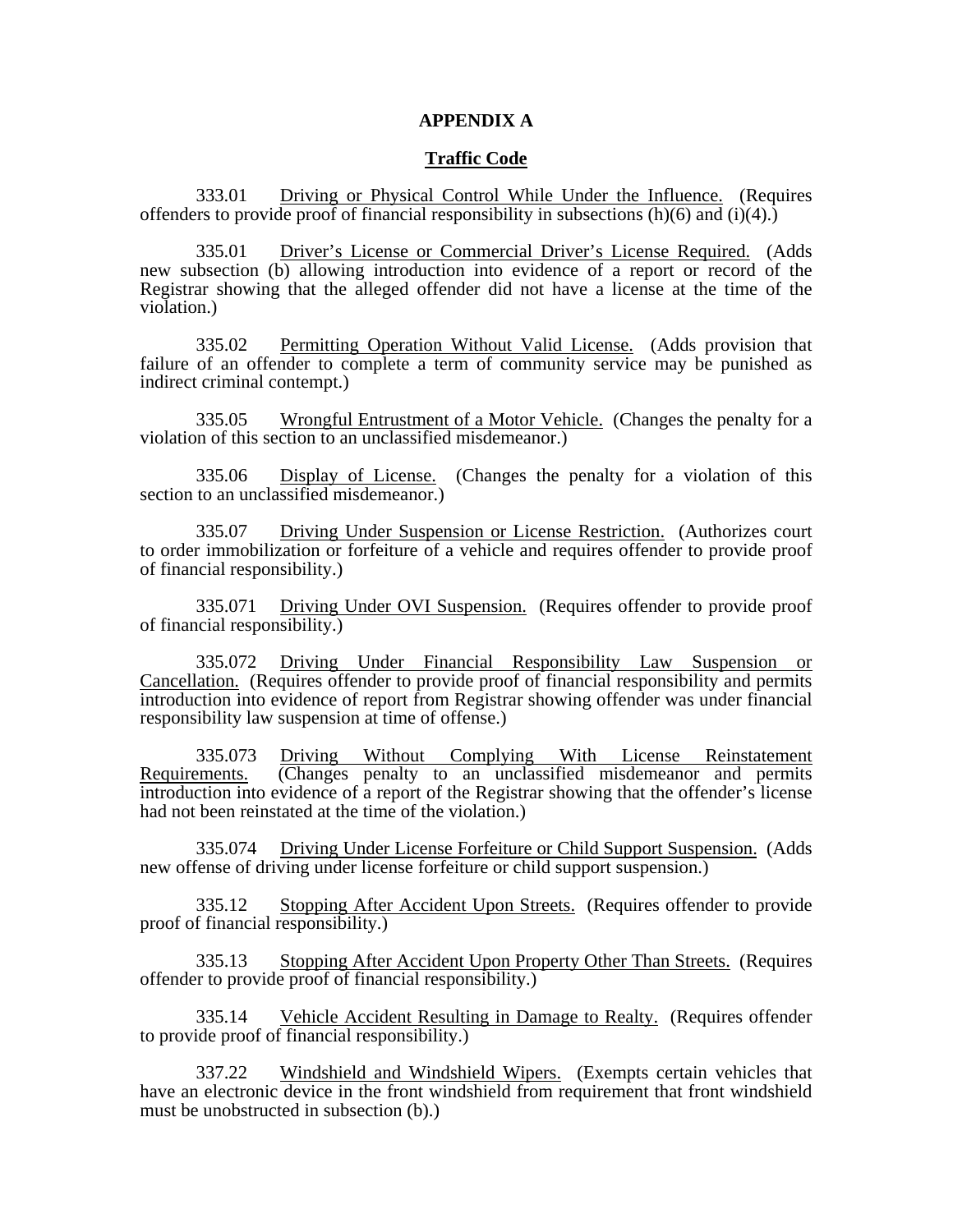## **Traffic Code (Cont.)**

 351.04 Parking Near Curb; Handicapped Parking. (Permits motorcycles to be backed into angled parking spaces so they are facing other than the direction of travel in subsection  $(c)$ .)

# **General Offenses Code**

 501.01 Definitions. (Adds Ohio R.C. reference to subsection (i)(1); adds new subsections (n) and (o) and renumbers subsequent subsections.)

 501.02 Classification of Offenses. (Changes "effective date of this amendment" to "January 1, 2004" in subsection  $(d)$ .)

 501.13 Conspiracy. (Adds new section establishing the offense of conspiracy to commit a crime.)

 501.99 Penalty. (Amends subsection (a)(1) to add prohibition of introducing an award of restitution under this section into a civil action.)

 509.06 Inducing Panic. (Increases the threshold amount from \$500 to \$1000 for determining whether a violation of the section is a misdemeanor.)

 509.07 Making False Alarms. (Increases the threshold amount from \$500 to \$1000 for determining whether a violation of the section is a misdemeanor.)

 513.03 Drug Abuse; Controlled Substance Possession or Use. (Adds possession of "spice" as a minor misdemeanor offense in subsection  $(c)(4)$ .)

 517.05 Cheating. (Increases the threshold amount from \$500 to \$1000 for determining whether a violation of the section is a misdemeanor.)

 525.01 Definitions. (Exempts public officials and servants of nonprofit corporations formed under Ohio R.C. 187.01 in subsections (a) and (b).)

 525.02 Falsification. (Increases the threshold amount from \$500 to \$1000 for determining whether a violation of the section is a misdemeanor.)

 529.07 Open Container Prohibited. (Changes definition of "outdoor performing arts center" to a location of not less than 150 acres in subsection (c)(3)B.2.)

 537.10 Telecommunications Harassment. (Increases the threshold amount from \$500 to \$1000 for determining whether a violation of the section is a misdemeanor.)

 537.12 Misuse of 9-1-1 System. (Adds new subsections (c) to (e) prohibiting any person from using a 9-1-1 system for a purpose other than obtaining emergency service or from disclosing any improper information.)

 541.02 Arson. (Increases the threshold amount from \$500 to \$1000 for determining whether a violation of the section is a misdemeanor.)

 545.02 Determining Property Value in Theft Offense. (Adds sentence to subsection  $(b)(3)$  clarifying the prosecution of a single offense.)